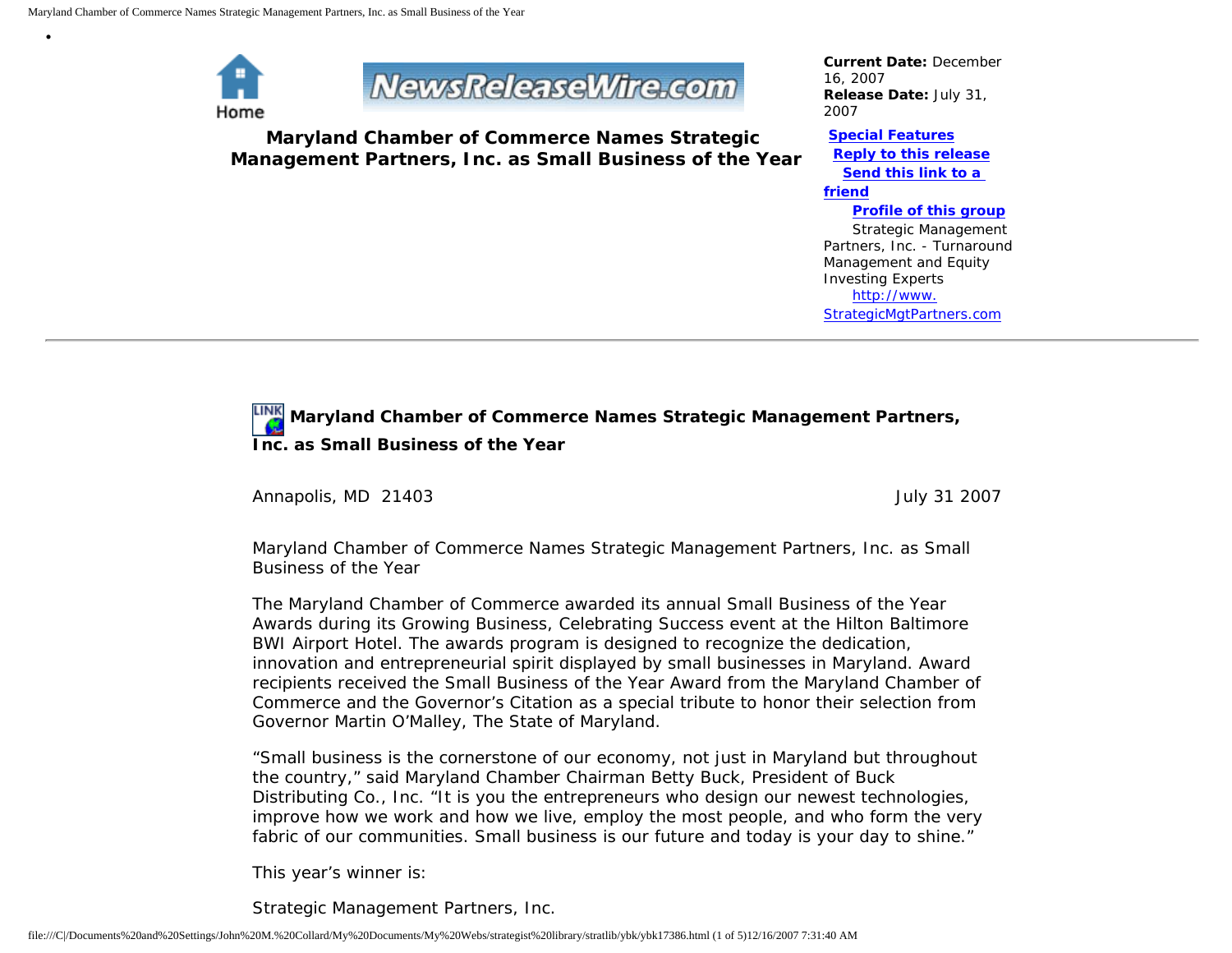[Strategic Management Partners, Inc.](http://www.strategicmgtpartners.com/) is a nationally recognized turnaround management firm specializing in interim executive leadership, turnaround and crisis management, asset recovery, and investing in underperforming companies. Based in Annapolis, Maryland, the company remains small and focused by design, and measures its success in terms of client company growth, assets recovered, and jobs saved and created. Strategic Management Partners has many client turnaround success stories. From a \$59 million federal systems integrator to a \$4.8 million commercial printer, Strategic Management Partners' Executives have saved companies, and jobs, in Maryland and throughout the country. Strategic Management Partners' nomination was supported by the Maryland Chamber of Commerce, the Annapolis/Anne Arundel County Chamber of Commerce, and the Anne Arundel Economic Development Corporation.

Strategic Management Partners, Inc. helps its clients recover assets, restore value to troubled portfolio companies, prepare entities for 'cash out' at maximum value, support litigation, and invest private equity into underperforming opportunities. The firm has been advisor to Presidents Bush, Clinton, and Yeltsin, World Bank, EBRD, Company Boards, and Equity Capital Investors on leadership, governance, turnaround management and equity investing. Turnarounds & Workouts Magazine has twice named SMP among 'Top 12 Outstanding Turnaround Management Firms'. The firm has been featured in the Wall Street Journal, Washington Post, Baltimore Sun, and many others.

"We are extremely honored and proud to receive this prestigious award," said John M. Collard, Chief Executive Officer of Strategic Management Partners, Inc. "We have three goals when we enter an engagement: 1) Gain control of a dire situation, stabilize work environment and jump-start the company; 2) Establish a viable plan, rebuild an enduring management team to implement that plan; and 3) Hire our replacement. We believe true company value comes from a stable competent cohesive team of people resources committed to company growth, profitability and prosperity. We do not build-up the number of consultants on engagements because when they leave all of the value leaves with them. Instead, we utilize the client's employees and take them to the next level. We build value into the company for the employees, investors and all stakeholders."

"I would like to congratulate Strategic Management Partners, Inc. and applaud not only the finalists, but all the nominees for the 2007 Small Business of the Year Awards," said Kathleen T. Snyder, CCE, President & CEO of the Maryland Chamber. "By providing jobs, getting involved with chambers of commerce and improving the quality of life in our communities, these small businesses have indeed become the foundation of Maryland's economy."

In all, there were 35 companies nominated. Nominees for the awards program must be a member of the state or a local chamber of commerce, have a permanent business location with employee(s) in Maryland, and have been in operation for a minimum of two years. The judging panel for the awards program was comprised of representatives of Maryland's business media, including Washington Smart CEO magazine, the Baltimore Examiner and Corridor Inc. Criteria upon which the nominees were judged include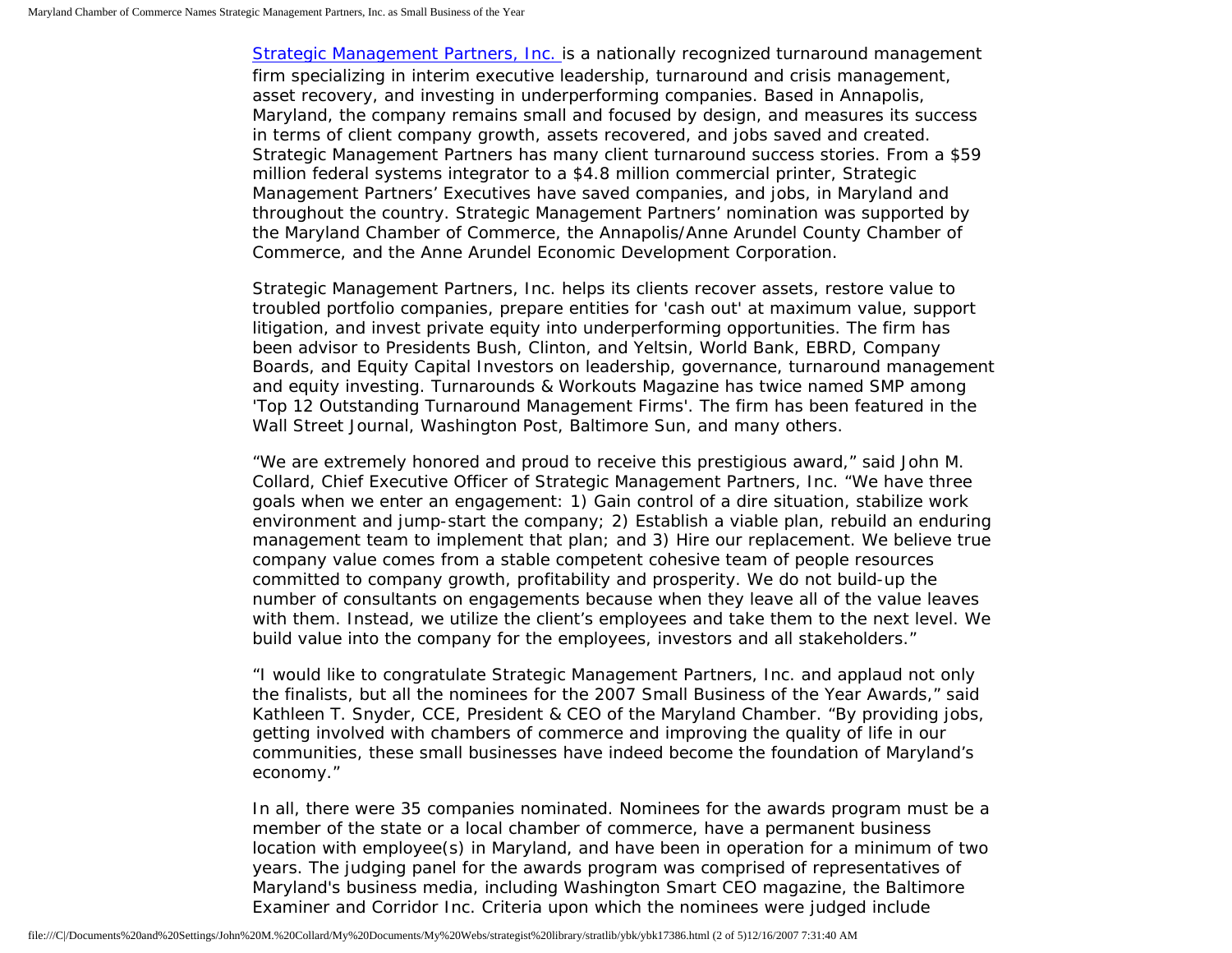performance, growth, innovation, creativity, competitiveness, community involvement and more.

This was the awards program's sixth year. Previous winners include Advance Business Systems, HarVest Bank of Maryland, Millennium Marketing Solutions, Colosseum Gym & Personal Training, Correct RX Pharmacy Services, British & American Auto Care, and many others.

About the Maryland Chamber

The [Maryland Chamber of Commerce](http://www.mdchamber.org/) is a non-profit coalition of 850 businesses who employ more than 440,000 people in the state. Its mission is to maximize opportunities for its members to grow and prosper. For more information about the Chamber, visit its website, [www.mdchamber.org](http://www.mdchamber.org/) or call (410) 269-0642.

###

Reference:

[www.StrategicMgtPartners.com](http://www.strategicmgtpartners.com/)

[Strategic Management Partners Wins Small Business of the Year Award](http://members.aol.com/Stratlib3/mccsbyr.html)

[Maryland Chamber of Commerce Archive: Small Business of the Year Awards](http://www.mdchamber.org/news/07sboty.asp)

John M. Collard (John@StrategicMgtPartners.com) Chairman Strategic Management Partners, Inc. 522 Horn Point Drive Annapolis, MD 21403 Phone : 410-263-9100 Fax : 410-263-6094

[www.StrategicMgtPartners.com](http://www.strategicmgtpartners.com/)

More Information [Maryland Chamber of Commerce Archive: Small Business of the Year](http://www.mdchamber.org/news/07sboty.asp) [Awards](http://www.mdchamber.org/news/07sboty.asp)

[Contact John M. Collard](http://www.expertclick.com/expertClick/contact/default.cfm?Action=ContactExpert&GroupID=1016)

[Ask a question with InterviewNetS](http://www.expertclick.com/expertClick/contact/default.cfm?GroupID=1016)M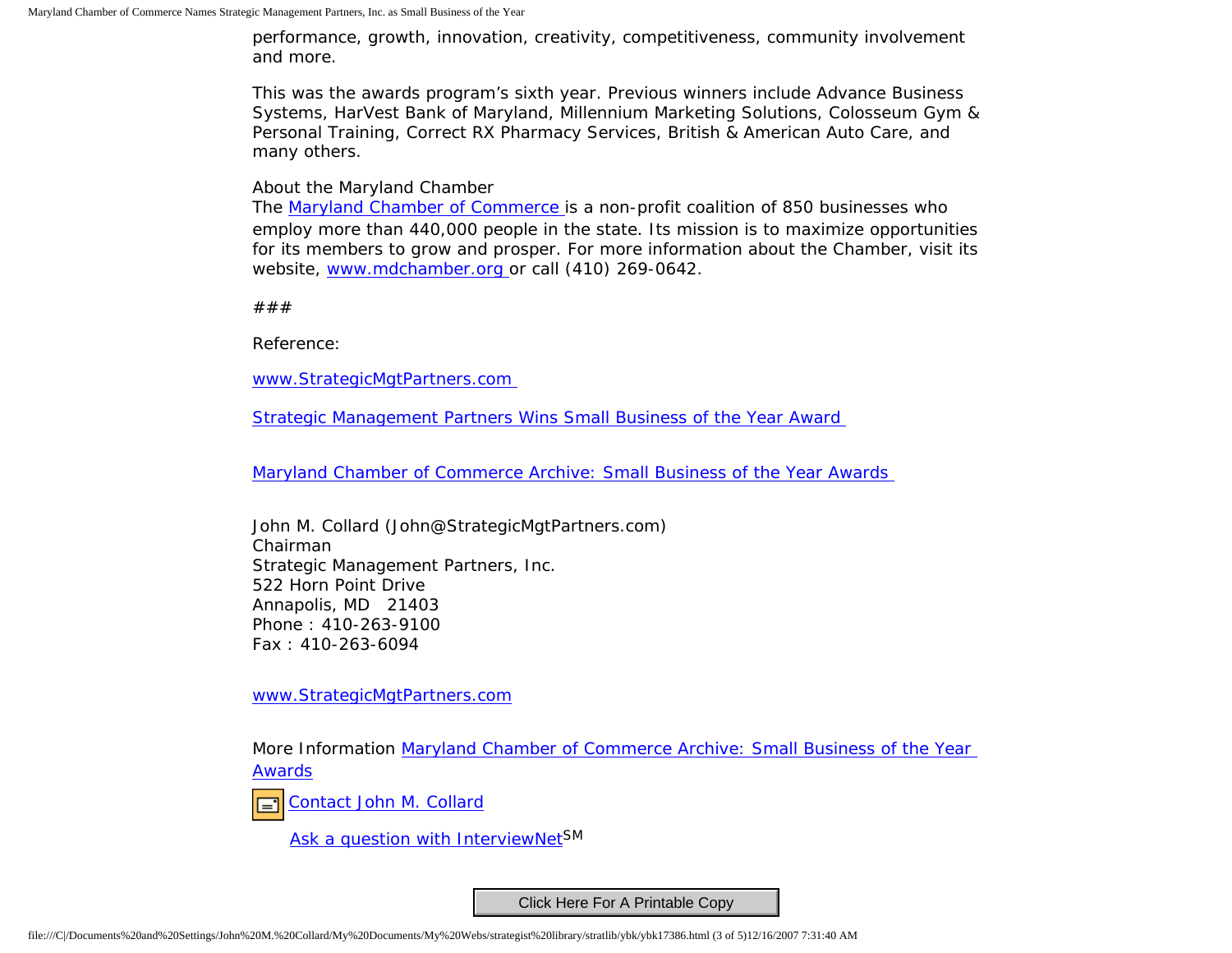|     | Other experts on these topics:   |
|-----|----------------------------------|
| 1.  | <b>Management</b>                |
| 2.  | Leadership                       |
| З.  | <b>Planning</b>                  |
| 4.  | <b>Invest</b>                    |
| 5.  | <b>Strategy</b>                  |
| 6.  | <b>Small Business</b>            |
| 7.  | <b>Strategic Planning</b>        |
| 8.  | <b>Advisor</b>                   |
| 9.  | <b>Valuation</b>                 |
| 10. | <b>Transition</b>                |
| 11. | <b>Value</b>                     |
| 12. | <b>Bankruptcy</b>                |
| 13. | <b>Crisis Management</b>         |
| 14. | <b>Governance</b>                |
| 15. | <b>Investment Management</b>     |
| 16. | <b>CEO Effectiveness</b>         |
| 17. | <b>Executive Leadership</b>      |
| 18. | <b>Turnaround</b>                |
| 19. | <b>Corporate Change</b>          |
| 20. | <b>Ethical Issues/Management</b> |
| 21. | <b>Startup</b>                   |
| 22. | <b>Corporate Restructuring</b>   |
| 23. | <b>Executive Transition</b>      |
| 24. | <b>Turnaround Management</b>     |
| 25. | <b>Venture Capital</b>           |
| 26. | <b>Asset Recovery</b>            |

**27. [Corporate Renewal](http://www.expertclick.com/search/default.cfm?SearchCriteria=Corporate Renewal)**